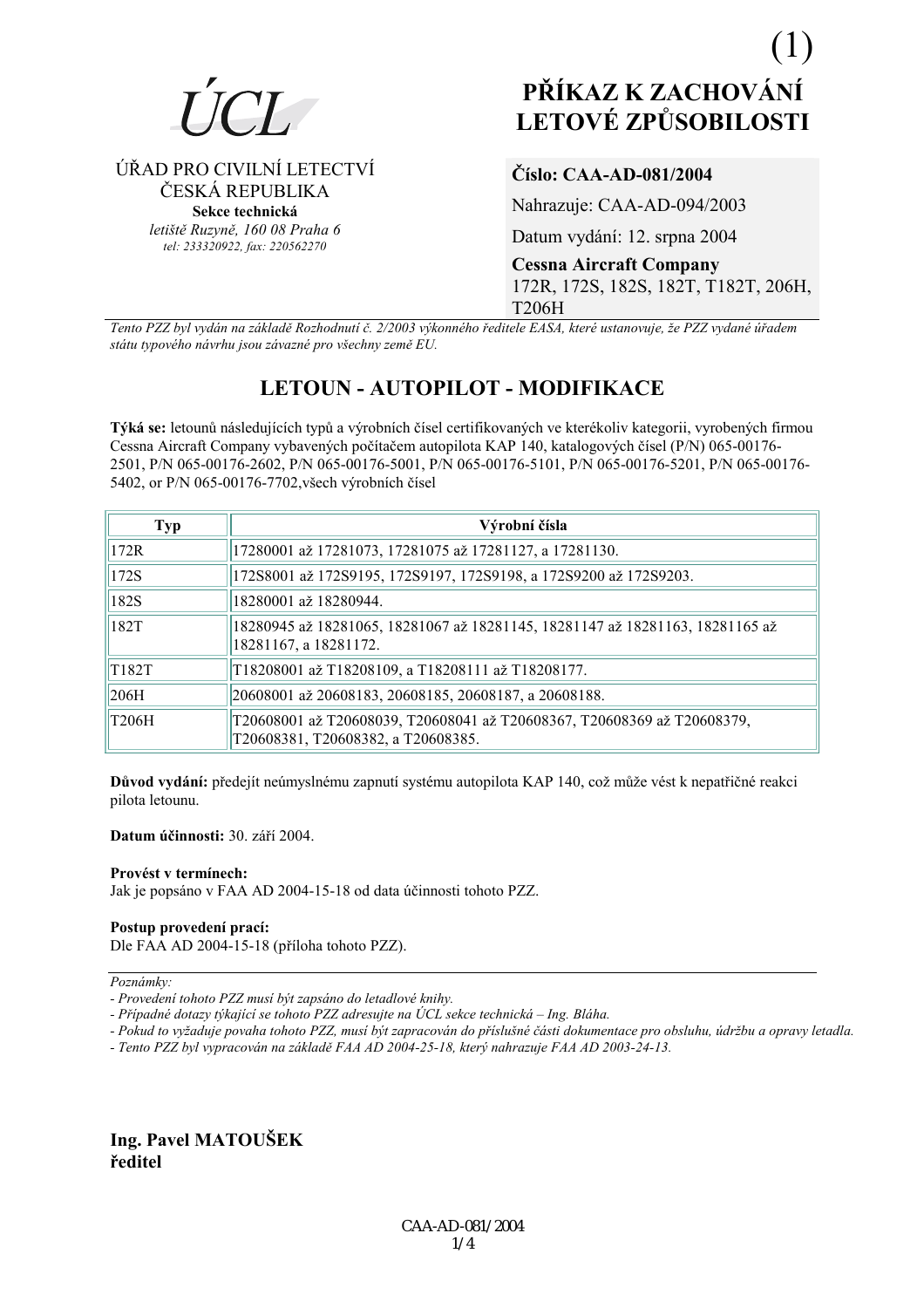#### **2004-15-18 Cessna Aircraft Company:** Amendment 39-13752; Docket No. 2004-CE-03-AD.

#### **When Does This AD Become Effective?**

(a) This AD becomes effective on September 12, 2004.

#### **What Other ADs Are Affected by This Action?**

(b) This AD supersedes AD 2003-24-13.

#### **What Airplanes Are Affected by This AD?**

(c) This AD affects the following airplane models and serial numbers that are:

(1) equipped with a KAP 140 autopilot computer system, part number (P/N) 065-00176-2501, P/N 065-00176- 2602, P/N 065-00176-5001, P/N 065-00176-5101, P/N 065-00176-5201, P/N 065-00176-5402, or P/N 065- 00176-7702, all serial numbers; and

(2) certificated in any category.

| Model | <b>Serial Nos.</b>                                                                                                                |
|-------|-----------------------------------------------------------------------------------------------------------------------------------|
| 172R  | 17280001 through 17281073, 17281075 through<br>17281127, and 17281130.                                                            |
| 172S  | 172S8001 through 172S9195, 172S9197, 172S9198,<br>and 172S9200 through 172S9203.                                                  |
| 182S  | 18280001 through 18280944.                                                                                                        |
| 182T  | 18280945 through 18281065, 18281067 through<br>18281145, 18281147 through 18281163, 18281165<br>through 18281167, and 18281172.   |
| T182T | T18208001 through T18208109, and T18208111<br>through T18208177.                                                                  |
| 206H  | 20608001 through 20608183, 20608185, 20608187,<br>and 20608188.                                                                   |
| T206H | T20608001 through T20608039, T20608041 through<br>T20608367, T20608369 through T20608379,<br>T20608381, T20608382, and T20608385. |

#### **What Is the Unsafe Condition Presented in This AD?**

(d) This AD is the result of reports of inadvertent and undetected engagement of the autopilot system. The actions specified in this AD are intended to prevent unintentionally engaging the KAP 140 autopilot computer system, which could cause the pilot to take inappropriate actions.

#### **What Must I Do To Address This Problem?**

(e) To address this problem, you must do the following:

| <b>Actions</b>                                                                   | Compliance                            | <b>Procedures</b>                    |
|----------------------------------------------------------------------------------|---------------------------------------|--------------------------------------|
| $ (1)$ For airplanes previously affected Within the next 100 hours time-in-      |                                       | Follow Cessna Service Bulletin       |
| by AD 2003-24-13: install the                                                    | service (TIS) after January 20, 2004  | SB02-22-01, dated November 25,       |
| update to the KC 140 autopilot                                                   | (the effective date of AD 2003-24-    | 2002, and Honeywell Service          |
| computer system operating software.                                              | $  13\rangle$ , unless already done.  | Bulletin No: KC 140-M1, dated        |
|                                                                                  |                                       | August 2002, as specified in         |
|                                                                                  |                                       | Honeywell Installation Bulletin No.  |
|                                                                                  |                                       | 491, Rev. 3, dated April 2003.       |
| $(2)$ For airplanes previously affected Prior to further flight after installing |                                       | Follow Honeywell Service Bulletin    |
| $by AD 2003-24-13$ : do the                                                      | the update to the KC 140 autopilot    | No: KC 140-M1, dated August          |
| following:                                                                       | computer system operating software    | 2002, as specified in Cessna Service |
|                                                                                  | as specified in paragraph $(e)(1)$ of | Bulletin SB02-22-01, dated           |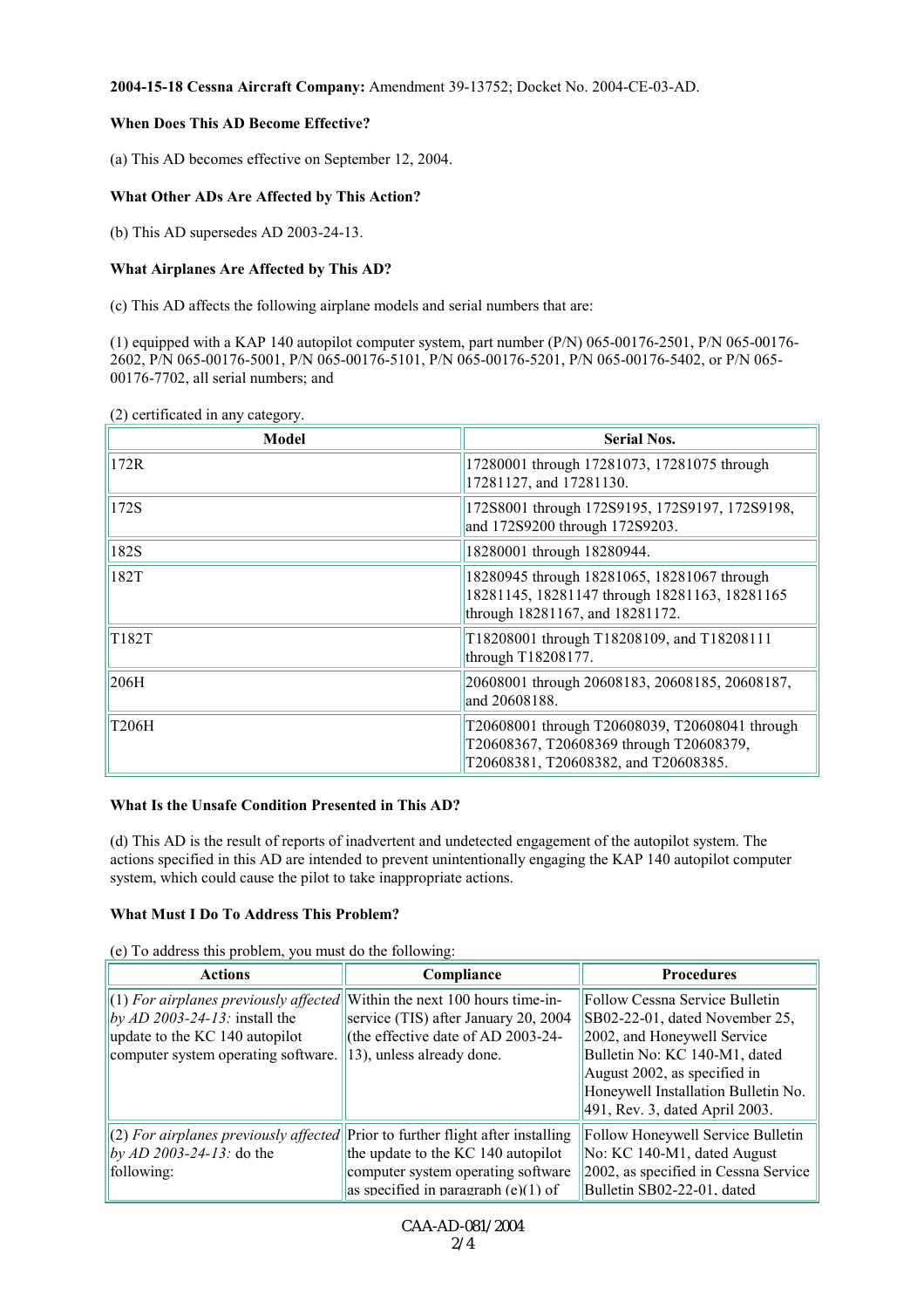| (i) Change the unit part number by<br>attaching flavor sticker, part number<br>(P/N) 057-02203-0003, on the unit's<br>serial tag;                                                                                                                                                                                                                                            | this AD, unless already done.                                                                                    | November 25, 2002.                                                                                                                                                                                                                                                                                                   |
|------------------------------------------------------------------------------------------------------------------------------------------------------------------------------------------------------------------------------------------------------------------------------------------------------------------------------------------------------------------------------|------------------------------------------------------------------------------------------------------------------|----------------------------------------------------------------------------------------------------------------------------------------------------------------------------------------------------------------------------------------------------------------------------------------------------------------------|
| (ii) Attach an M decal, P/N 057-<br>02984-0501, in front of the unit<br>serial number (this indicates that the<br>unit's P/N has been changed); and                                                                                                                                                                                                                          |                                                                                                                  |                                                                                                                                                                                                                                                                                                                      |
| (iii) Attach a software mod tag, P/N<br>057-05287-0301, in place of the old<br>tag to indicate the software change<br>to SW MOD 03/01.                                                                                                                                                                                                                                       |                                                                                                                  |                                                                                                                                                                                                                                                                                                                      |
| (3) For airplanes not affected by AD<br>$2003 - 24 - 13$ : install the update to the<br>KC 140 autopilot computer system<br>operating software.                                                                                                                                                                                                                              | Within the next 100 hours time-in-<br>service (TIS) after September 12,<br>2004 (the effective date of this AD). | Follow Honeywell Installation<br>Bulletin No. 491, Rev. 3, dated<br>April 2003; Cessna Service Bulletin<br>SB02-22-01, dated November 25,<br>2002; Honeywell Service Bulletin<br>No: KC 140-M1, dated August<br>2002; and Cessna Single Engine<br>Service Bulletin SB98-22-01, dated<br>May 18, 1998, as applicable. |
| (4) For all affected airplanes: install<br>only KC 140 autopilot computer<br>systems, part number (P/N) 065-<br>00176-2501, P/N 065-00176-2602,<br>P/N 065-00176-5001, P/N 065-<br>00176-5101, P/N 065-00176-5201,<br>P/N 065-00176-5402, or P/N 065-<br>00176-7702, that have been<br>modified as specified in paragraphs<br>$(e)(1)$ , $(e)(2)$ , and $(e)(3)$ of this AD. | As of September 12, 2004 (the<br>effective date of this AD).                                                     | Not applicable.                                                                                                                                                                                                                                                                                                      |

(f) You may request a revised flight manual supplement from Cessna at the address specified in paragraph (h) of this AD.

#### **May I Request an Alternative Method of Compliance?**

(g) You may request a different method of compliance or a different compliance time for this AD by following the procedures in 14 CFR 39.19.

(1) Unless FAA authorizes otherwise, send your request to your principal inspector. The principal inspector may add comments and will send your request to the Manager, Wichita Aircraft Certification (ACO), FAA. For information on any already approved alternative methods of compliance, contact Dan Withers, Aerospace Engineer, Wichita Aircraft Certification Office (ACO), FAA, 1801 Airport Road, Mid-Continent Airport, Wichita, Kansas 67209; telephone: (316) 946-4196; facsimile: (316) 946-4407.

(2) Alternative methods of compliance approved in accordance with AD 2003-24-13, which is superseded by this AD, are approved as alternative methods of compliance with this AD.

#### **Does This AD Incorporate Any Material by Reference?**

(h) You must do the actions required by this AD following the instructions in Cessna Single Engine Service Bulletin SB98-22-01, dated May 18, 1998; Cessna Single Engine Service Bulletin SB02-22-01, dated November 25, 2002; Honeywell Service Bulletin No: KC 140-M1, dated August 2002; and Honeywell Installation Bulletin No. 491, Rev. 3, dated April 2003. The Director of the Federal Register approved the incorporation by reference of this service bulletin in accordance with 5 U.S.C. 552(a) and 1 CFR part 51. You may get a copy from Cessna Aircraft Company, Product Support, P.O. Box 7706, Wichita, Kansas 67277; telephone: (316) 517-5800; facsimile: (316) 942-9006 and Honeywell, Business, Regional, and General Aviation, 23500 W. 105th Street,